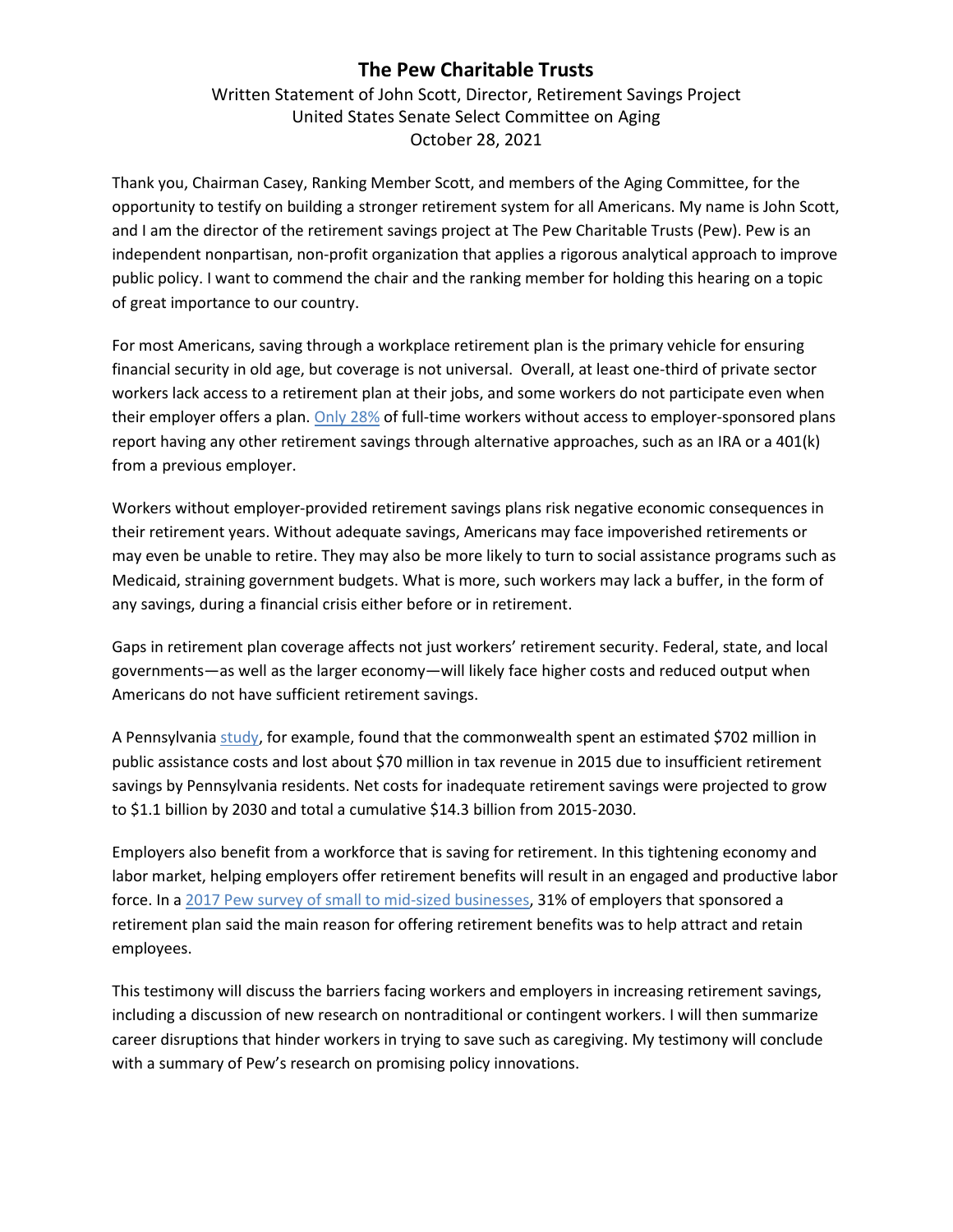#### **Barriers facing workers**

There are a variety of barriers that prevent Americans from saving for retirement. In this section, I focus on working at small businesses, part-time work, nontraditional or contingent work.

#### Working at small firms

Workers at small businesses have especially low levels of access to a retirement plan. According to the [Department of Labor,](https://www.bls.gov/news.release/archives/ebs2_07212017.htm) only 52 percent of employees at firms with less than 50 workers have a workplace retirement plan, compared to 85 percent of those at firms with more than 100 workers.

Because of this lack of access to retirement plans among small businesses, in 2017 Pew [surveye](https://www.pewtrusts.org/en/research-and-analysis/reports/2017/09/survey-highlights-worker-perspectives-on-barriers-to-retirement-saving)d private sector workers at small to midsize businesses. Whether workers have access to employer-sponsored retirement plans differs by type of work and worker characteristics. Among the key findings, part-time workers, those with lower wages, and those who had experienced unemployment for an extended period are less likely than other employees to have access to a workplace plan. Only 52% of Hispanic full-time workers have access to plans as compared to 76% of white full-time workers, and only 30% of Hispanic full-time workers at small to medium firms participate.

Meanwhile, the industry is a factor in access as well. People working full-time in production, transportation, and material moving, and in management, professional, and related industries, are twice as likely to have access to a plan as those in wholesale and retail trade. Industry differences can be attributed at least in part to pay and benefit practices, unionization, and employer perceptions about what is likely to attract and retain workers in a particular industry.

## Part time workers and lower hour industries

According to th[e Department of Labor,](https://www.bls.gov/news.release/archives/ebs2_09232021.htm) 78% of full-time workers have access to a retirement plan in the U.S. while only 41% of part time workers have access. To follow up on this finding, a [separate Pew](https://www.pewtrusts.org/en/research-and-analysis/issue-briefs/2016/11/having-a-retirement-plan-can-depend-on-industry-or-hours-worked)  [analysis](https://www.pewtrusts.org/en/research-and-analysis/issue-briefs/2016/11/having-a-retirement-plan-can-depend-on-industry-or-hours-worked) of the Survey of Income and Program Participation took a deeper look at lower hour industries. A [Bureau of Labor Statistics study](http://www.bls.gov/opub/mlr/2015/article/pdf/the-relationship-between-access-to-benefits-and-weekly-work-hours.pdf) shows that workers in "lower hour industries"—where part-time work is more prevalent, such as retail trade; arts, entertainment, and recreation; and hospitality and food service—are less likely to receive health insurance, paid time off, and, notably, access to employersponsored retirement plans.

Pew's analysis found that workers in lower hour industries experience lower rates of access to employer-sponsored retirement plans than do those in higher hour industries. This discrepancy may be caused by the greater proportion of part-time workers in lower hour industries. However, full-time workers in lower hour industries also have significantly lower access rates than their counterparts in higher hour industries (39 and 29 percent, respectively). In contrast, part-time workers in higher and lower hour industries have nearly identical rates of access at approximately 44%.

More than 7 in 10 workers in lower hour industries don't participate in an employer-sponsored retirement plan due to lack of access and barriers to taking advantage of the plan, or "take-up." For both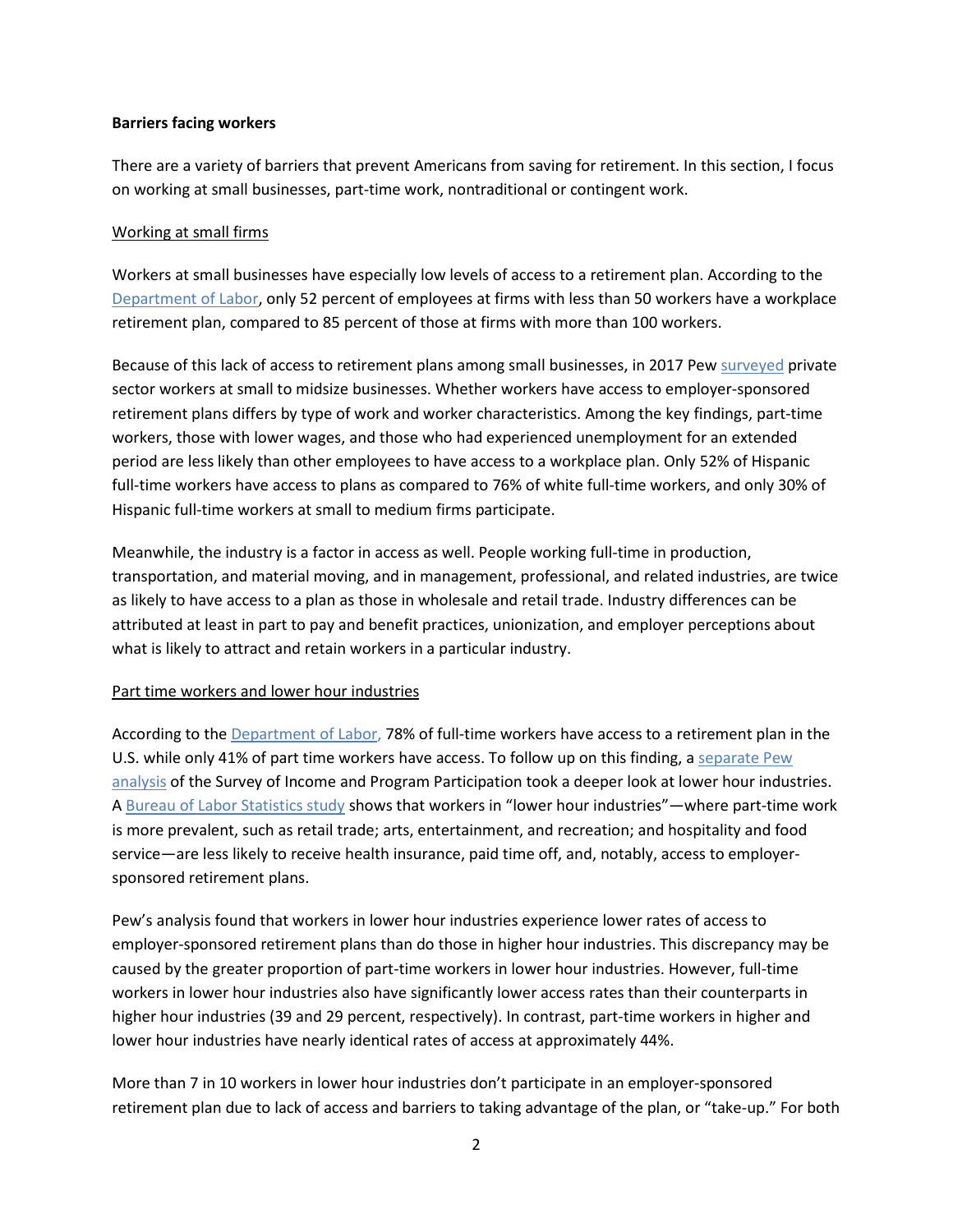full- and part-time workers, lower hour industry workers take up employer-sponsored retirement plans less often. Just over 40 percent of part-time higher hour industry workers take up plans, almost twice the rate of lower hour industry part-time workers.

There are several reasons why employees might not participate in a plan: They may be ineligible under employer policies, lack disposable income, or are saving in ways that make joining an employersponsored plan unnecessary. Among all workers, 53 percent of those in lower hour industries cite eligibility as their reason for not participating, compared with 45 percent of higher hour industry workers. A significant majority of part-timers in both industry groups say eligibility keeps them from participating, while a slightly larger majority of full-time workers cited affordability. Twenty-seven percent of part-time employees in lower hour industries cited affordability as a reason for not participating versus 18 percent for workers in higher hour industries—perhaps because of better wages in higher hour industries. Although a small proportion of workers cited lack of need as their reason for not participating in a plan, higher hour industry workers were twice as likely to offer this as an explanation.

These differences are not confined to part-timers. Full-time employees in lower hour industries have lower participation rates and account balances than their counterparts in higher hour industries, possibly because of plan eligibility rules and less disposable income.

Among part-time workers with access to a retirement plan, differences in participation rates among various demographic groups are small. One exception is gender: Women working part time are much more likely than men to take part in a plan if one is available. No comparable gender differences exist among full-time workers.

## Nontraditional workers

Lack of access to a workplace plan is the most significant barrier to retirement savings facing nontraditional workers, also known as contingent, gig, alternative, or independent workers. Nontraditional workers are different from workers in a traditional employer-employee relationship. They don't readily fall into simple labor categories, they may lack job security, their incomes may be volatile, and they generally do not enjoy employer-provided benefits such as health insurance or a retirement plan. Varying definitions of nontraditional work, and different datasets, give rise to a wide range of estimates, from 3.8% of America's workforce to as much as 40.4%.<sup>1</sup>

<span id="page-2-0"></span> <sup>1</sup> For the 3.8% figure, see U.S. Bureau of Labor Statistics, "Contingent and Alternative Employment Arrangements—May 2017," news release, June 7, 2018, [https://www.bls.gov/news.release/conemp.nr0.htm.](https://www.bls.gov/news.release/conemp.nr0.htm) For the 40.4% figure, see U.S. Government Accountability Office, "Contingent Workforce: Size, Characteristics, Earnings, and Benefits"

<sup>(2015),</sup> [https://www.gao.gov/products/GAO-15-168R.](https://www.gao.gov/products/GAO-15-168R) For an overview of various estimates of the size of the nontraditional workforce, see Gig Economy Data Hub, "How Many Gig Workers Are There?," The Aspen Institute and Cornell University, accessed April 13, 2021, [https://www.gigeconomydata.org/basics/how-many-gigworkers-are-there.](https://www.gigeconomydata.org/basics/how-many-gigworkers-are-there)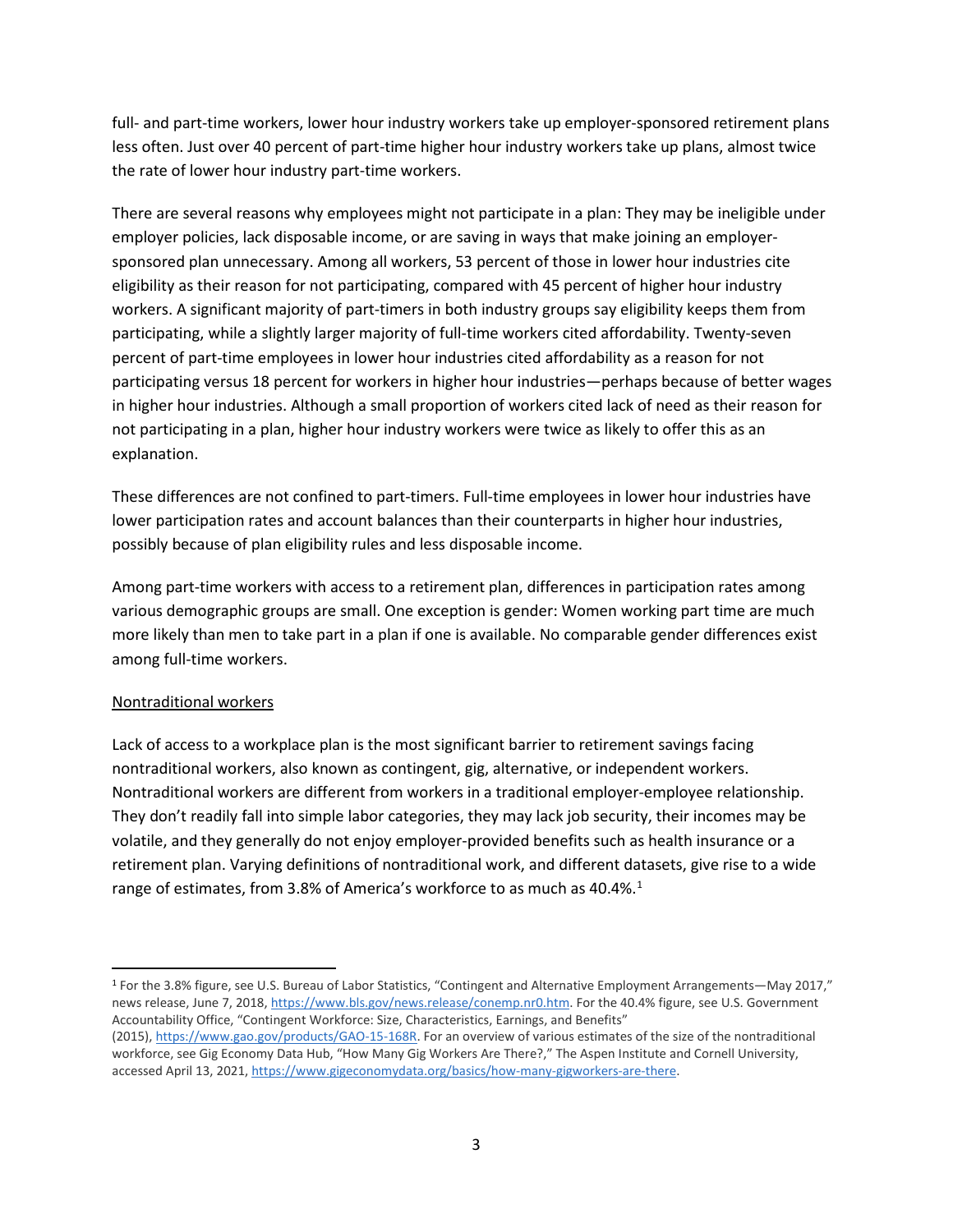In 2020 Pew [surveyed](https://www.pewtrusts.org/en/research-and-analysis/issue-briefs/2021/10/nontraditional-workers-lack-access-to-workplace-retirement-options) 1,000 workers in nontraditional jobs. The survey examines their access to workplace retirement plans, the barriers they face in saving for retirement, and the types of programs existing or new—that would work best for them.

Most nontraditional workers also hold other jobs, and some have access to a workplace plan through a second, traditional job. More than one-third (37.6%) of nontraditional workers held a single, nontraditional job. The other workers held multiple jobs: 40% of nontraditional workers had a mix of traditional and nontraditional jobs, and the remaining quarter (22.4%) had two or three nontraditional jobs but no traditional job.

Roughly half (46.3%) of all nontraditional workers had a job or an employer during the previous year that offered a defined benefit (DB), defined contribution (DC), or other type of retirement plan. Access to a plan was strongly tied to having at least one traditional job: Only 29.8% of nontraditional workers with no traditional job had access to a workplace retirement plan. By comparison, 69.7% of nontraditional workers who also had one or more traditional jobs had a workplace plan such as a DB, DC, or other plan.

Low participation by nontraditional workers in workplace retirement savings is due more to lack of access than to lack of demand. Over three-quarters (77.5%) of those who had access and were eligible for a workplace DC plan decided to participate in it. Combining access, eligibility, and participation, only 21.9% of all nontraditional workers participated in a workplace DC plan during the year leading up to the survey.

The finding that over three-quarters of eligible nontraditional workers took up a workplace plan—when offered and eligible for one—indicates strong demand among nontraditional workers for such plans. This result is consistent with a second survey question that asked nontraditional workers which workplace benefits they wanted, with multiple choices allowed: Two-thirds (66%) of nontraditional workers said they wanted retirement benefits, which was only behind health benefits (77%).

In a separate analysis o[f savings by nontraditional workers,](https://www.pewtrusts.org/en/research-and-analysis/articles/2021/07/13/freelancers-sole-proprietors-and-other-nontraditional-workers-have-little-retirement-savings) individual retirement accounts (IRAs) are another tool for putting away money, but only 21.9% of nontraditional workers said they have IRA savings. There is some overlap among savings categories; for example, 18% of nontraditional workers said they have savings in both a workplace DC plan and an IRA.

When nontraditional workers do have retirement savings, average balances tend to be relatively low: 31.1% said they hold \$50,000 or less in a workplace DC plan, and 14.3% hold \$50,000 or less in an IRA. Higher balances are rare, with only 17.8% and 5% holding more than \$100,000 in a DC plan or IRA, respectively. The survey found that nontraditional workers with no savings in a workplace plan tend to be under age 50, female, and have a high school education or less. In terms of the type of nontraditional work that serves as the primary job, 61.7% of those who did seasonal work had no workplace savings, as did 54.7% who were working as sole proprietors, 48.3% of temporary help agency workers, and 21.2% of freelancers.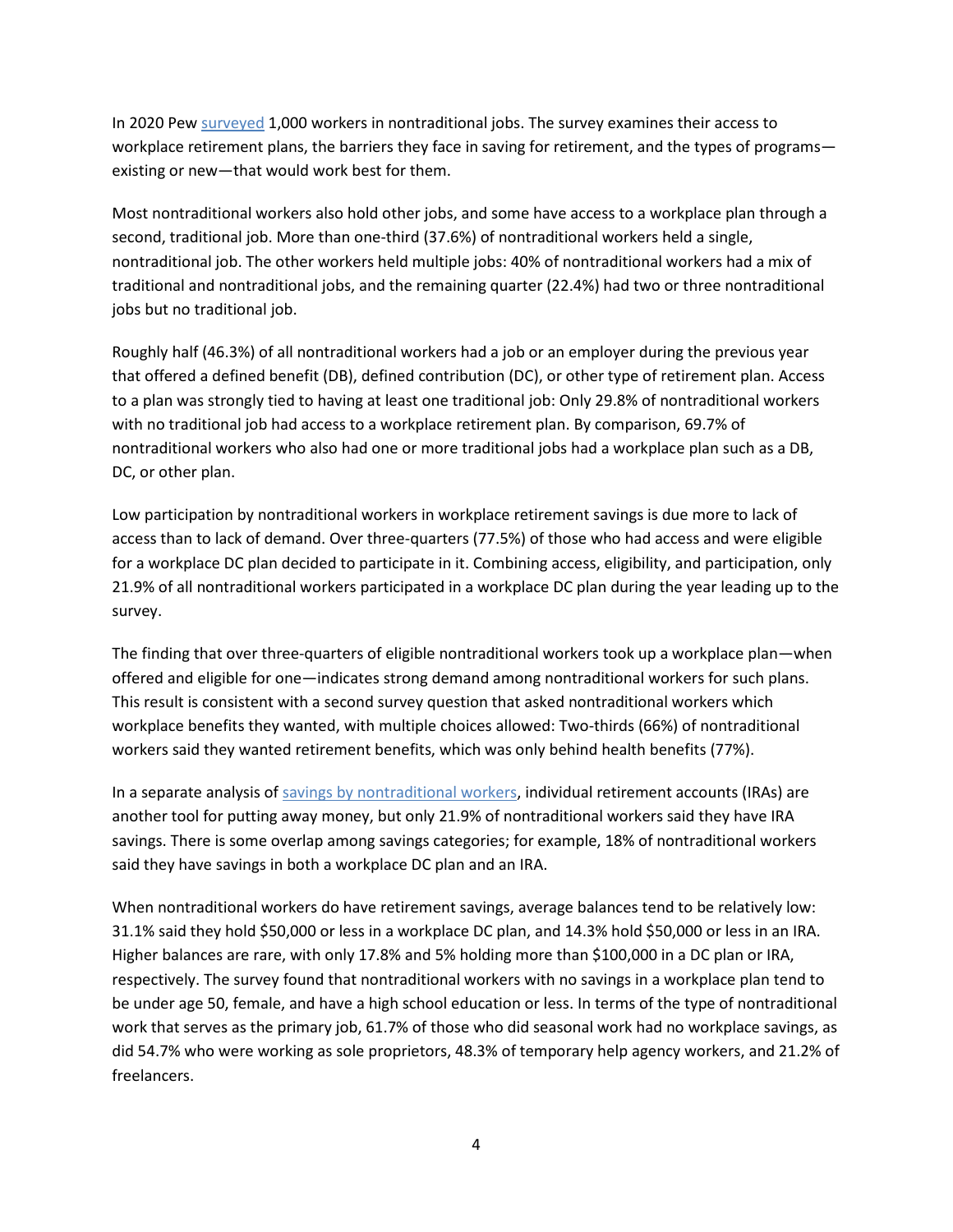#### **Shocks and disruptions that impact savings**

Apart from the structural characteristics of employment, events may suddenly disrupt the ability of workers to save for retirement or cause them to withdraw savings to deal with a crisis. Among these disruptions are unemployment, disability, caregiving, and nonretirement financial shocks.

#### Unemployment

Unemployment and layoffs can have multiple negative effects on retirement security. One is the disruption in savings as workers experience reduced income as well as a means to save. Another concern is the ability to find a new job with benefits, especially for laid off older workers. Finally, the financial effects of unemployment may cause laid off workers to drain their retirement savings to make up for the loss of income.

Returning to Pew's 2017 worker survey cited above, we found that shocks such as unemployment can impede retirement savings. Not surprisingly, full-time workers who have experienced unemployment (they had been out of work for at least four weeks in the past year) are less likely to have access to an employer-sponsored plan—and less likely to participate if they do—than those who have been consistently employed over the past two years. One explanation may be that the percentage of respondents who have been unemployed includes some who needed to take any job, even if the benefits were limited. Such jobs also may be more likely to have high employee turnover, which can discourage those businesses from offering retirement plans. In addition, workers who have been consistently employed may be more likely to meet plan eligibility requirements, such as a minimum number of hours on the job. Further, those more consistently employed may feel more financially secure and able to divert some income to saving for the future.

The effects of unemployment are not distributed evenly. For example, older workers who have been laid off may have a harder time finding a new job with benefits, shortening the window for saving up for retirement. According to the New School's [Schwartz Center for Economic Policy Analysis,](https://www.economicpolicyresearch.org/jobs-report/the-pandemic-retirement-surge-increased-retirement-inequality) at least 1.7 million more older workers than expected retired due to the pandemic recession. But those who need to save the most are less likely to do so as vulnerable older workers retired sooner, while more economically secure workers delayed retirement. The share of retired workers among adults aged 55-64 rose 5% for those without a college education but fell 4% for those with a college degree. Black workers without a college degree experienced the highest increase in the share who are retired before age 65. This rate rose 1.5 percentage points, from 16.4% to 17.9%, between 2019 and 2021.

#### **Disability**

Like unemployment, disability may also affect a person's access to retirement benefits. In 2020, according to the [Bureau of Labor Statistics,](https://www.bls.gov/news.release/disabl.nr0.htm) 18% of persons with a disability were employed, down from 19% in 2019. For persons without a disability, 62% were employed in 2020, down from 66% in the prior year. The unemployment rates for persons with and without a disability both increased from 2019 to 2020, to 13% and 8% percent, respectively.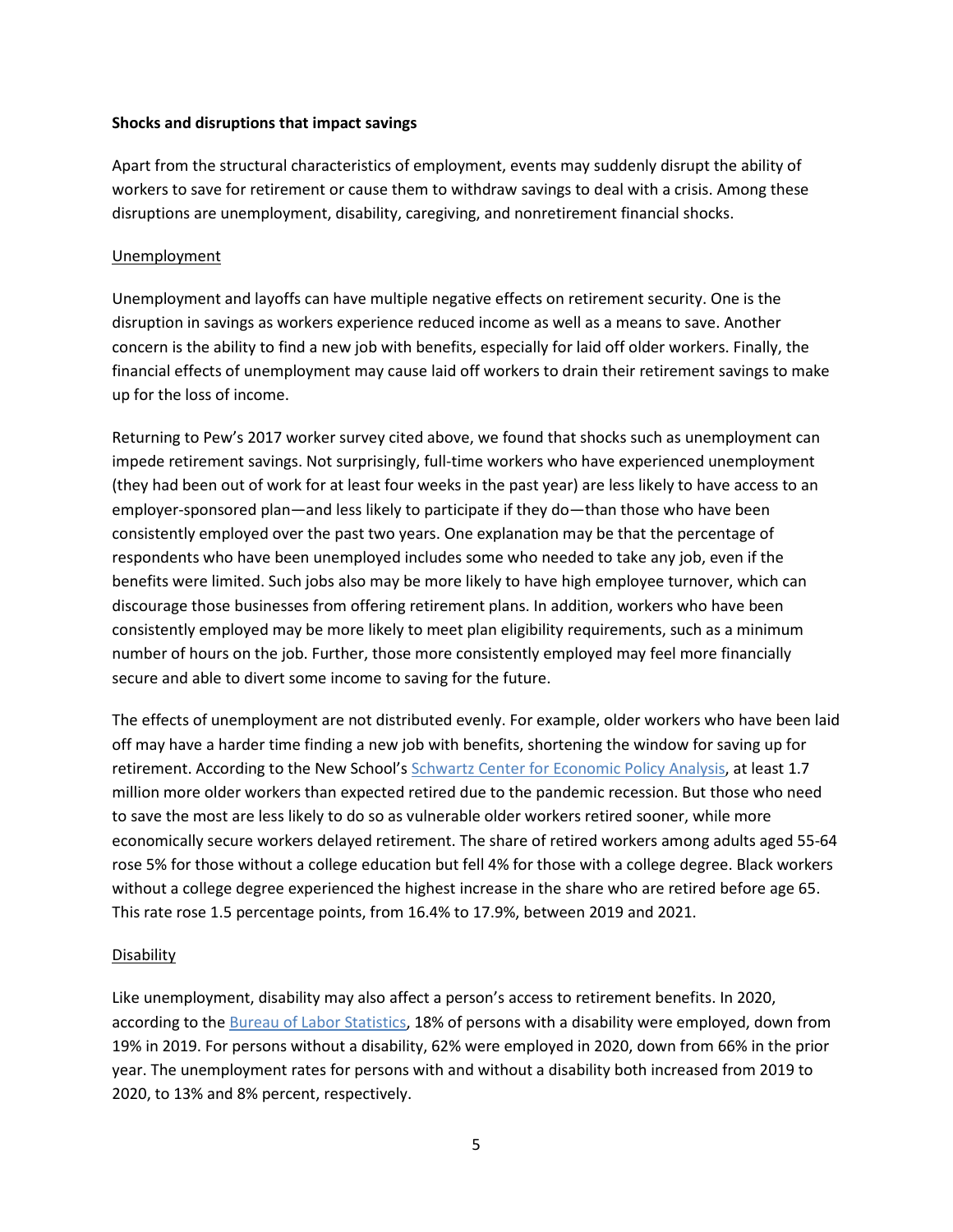Across all age and educational groups, persons with disabilities were more likely to be unemployed than those with no disabilities. And, in 2020, 29% of workers with a disability were employed part time, compared with 16% for those with no disability. Finally, employed persons with a disability were more likely to be self-employed or in nontraditional work than those with no disability.

#### **Caregiving**

In a 2021 survey sponsored by th[e Rosalynn Carter Institute for Caregivers,](https://www.rosalynncarter.org/wp-content/uploads/2021/09/210140-RCI-National-Surveys-Executive-Summary-Update-9.22.21.pdf) 20% of full-time workers provide care on a regular basis for a family member or friend with a serious illness, developmental disorder or disability. While providing care, 44% of family caregivers who were employed full-time said they had to go part-time because of caring for their loved one, and roughly one in five family caregivers who were employed full-time said they had to quit their job because of caregiving responsibilities.

According to [the AARP,](https://www.caregiving.org/wp-content/uploads/2021/05/AARP1340_RR_Caregiving50Plus_508.pdf) 21% surveyed caregivers report a decline in health, 40% state that caregiving is stressful, and 21% feel isolated. And caregiving exacts a financial toll as 27% reported that they stopped saving, 20% said they used up short-term savings, and 11 % used long-term savings such as retirement accounts to pay for other things.

Research b[y Weller and Tolson](https://jor.pm-research.com/content/6/2/61/tab-pdf-trialist) in 2018 suggest that caregiving negatively affects retirement savings through three channels. First, some caregivers, especially younger women, tend to have less labor force attachment and work fewer hours when they are working for pay and as caregivers. As noted in the discussion about part-timer workers above, this can reduce their access to DC plans at work. Second, many caregivers tend to have lower earnings than non-caregivers, which lowers the amount of retirement contributions. Third, greater income and employment instability for people providing unpaid care goes along with shorter financial planning horizons and a lower chance of being a saver, so that caregivers do not substitute lower retirement account savings at work with other savings.

## Financial shocks and retirement withdrawals

Financial shocks also affect retirement savings. Pew defines financial shocks as large unplanned expenses, such as a major home or car repair, or income lost to unemployment, a pay cut, illness, injury, or death. A [Pew survey of household finances](https://www.pewtrusts.org/en/research-and-analysis/issue-briefs/2017/10/financial-shocks-put-retirement-security-at-risk) and financial behavior found that 56 percent of workers ages 20-58 lived in a household that experienced a financial shock in the previous year. The median cost of the most expensive financial shock was \$2,000 among households experiencing a shock. One-quarter of survey respondents had unexpected expenses of \$700 or less, although another quarter faced expenses of \$6,000 or more and 10 percent experienced a shock that cost at least \$15,000.

Households were more likely to have withdrawn from their retirement accounts during years in which they experienced spells of unemployment, a pay cut, or a marital change such as divorce, separation, or the death of a spouse. Specifically, 13 percent of people with retirement accounts said they had drawn on these savings in the previous year and had experienced a financial shock in the same period; only 2 percent with an account made a withdrawal but reported no shock. As the number of financial shocks experienced increased, so did the likelihood that a household had drawn on its retirement account.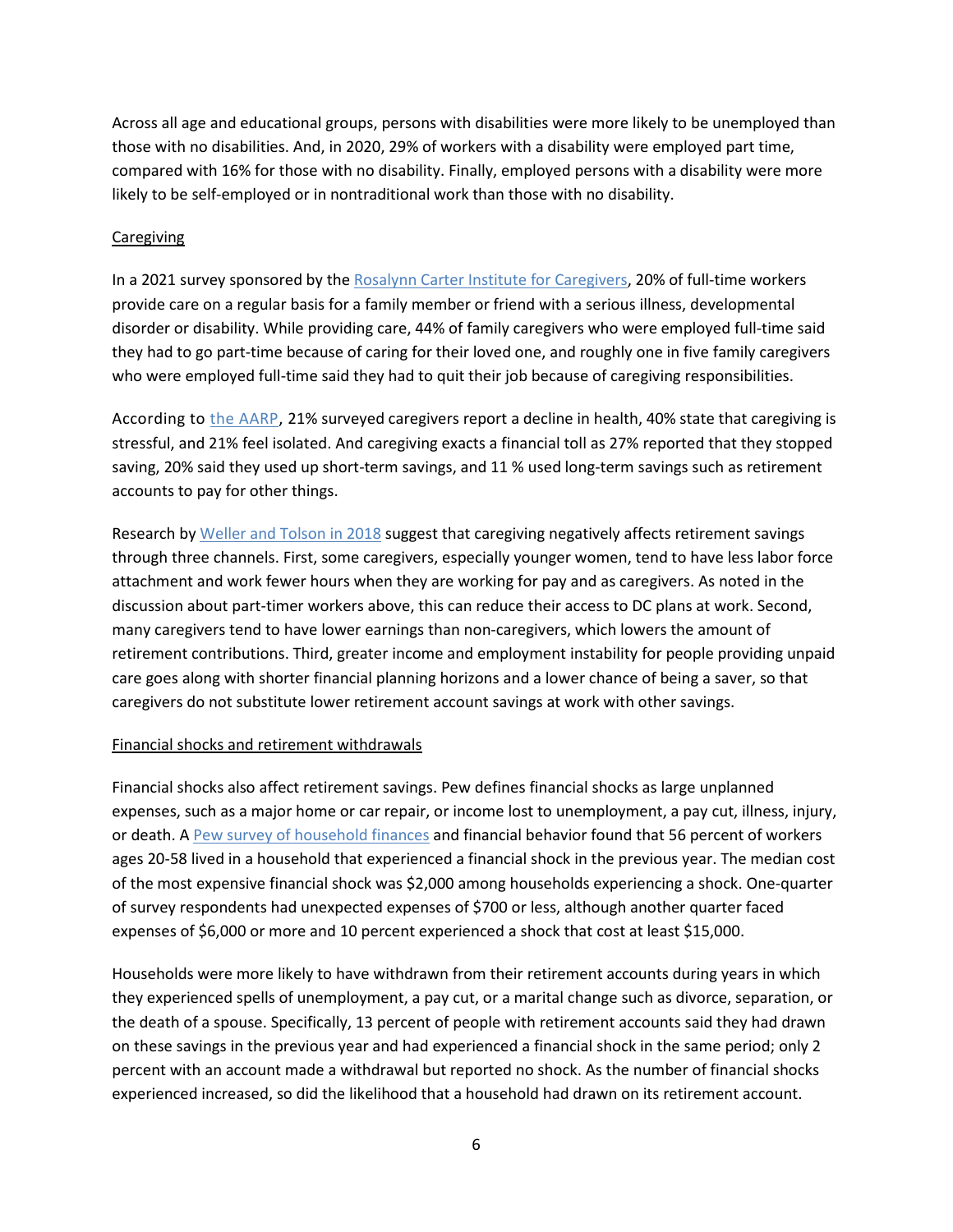People with lower annual incomes were more likely than higher-income individuals or households to withdraw money from retirement accounts. As the cost of the shock rose relative to monthly income, so did the likelihood that an individual would draw on retirement account savings. People with lower levels of education were more likely to draw from their retirement accounts in response to a financial shock than were those with a college education or more. Among the factors contributing to this could be that those with more schooling tend to have higher incomes, more savings, greater access to affordable credit, and more opportunities to build financial know-how. African Americans were more likely than whites to turn to retirement accounts to respond to financial shocks. But African Americans have lower wealth on average than whites, which means many have smaller cushions against financial shocks.

#### **Employer characteristics also matter**

As noted above, employees at small businesses usually lack access to retirement benefits. Because we have a voluntary employer-provided retirement system, understanding why some small employers offer plans and others do not may help in crafting policies that increase retirement savings. In 2016, Pew conducted [a survey](https://www.pewtrusts.org/en/research-and-analysis/issue-briefs/2017/06/employer-barriers-to-and-motivations-for-offering-retirement-benefits) of owners, top executives, and human resource managers at more than 1,600 private sector, small and midsize businesses nationwide. One focus of the survey was to identify the obstacles to, and motivations for, offering plans.

#### Reasons for offering a plan

First, the survey found that employers offered various reasons for providing retirement plans. Almost all—96 percent—cited a desire to help employees save for retirement, and 48 percent identified it as the main reason. In Pew focus groups conducted prior to the survey, small to midsize employers repeatedly said that offering a retirement plan helped them to attract quality employees. In the survey, 91 percent said they felt that offering a retirement plan had a positive impact on employee performance, while 89 percent said doing so helped attract and retain employees. Nearly a third—31 percent—said attracting and retaining workers was the main reason they offered a plan. Tax advantages for management and employees were cited much less often as main reasons (5 percent and 3 percent, respectively).

In terms of characteristics associated with plan sponsorship, firm financial stability emerged as a key factor. For example, employers that reported that earnings increased over the past 2 years were 41 percent more likely to offer a plan than if earnings had remained flat.

The type of business matters, too. Incorporated businesses are 1.8 times more likely to offer a plan than nonincorporated businesses, even when controlling for the number of employees. Corporate status may signal that a firm is growing or stable enough to support offering more benefits.

Not surprisingly, larger, older businesses are more likely to offer plans, but the relationship is not linear. Businesses are more likely to adopt plans in the early stages of growth, but that likelihood tapers off after a certain point. For example, a 3-year-old firm is 25 percent more likely to offer a retirement plan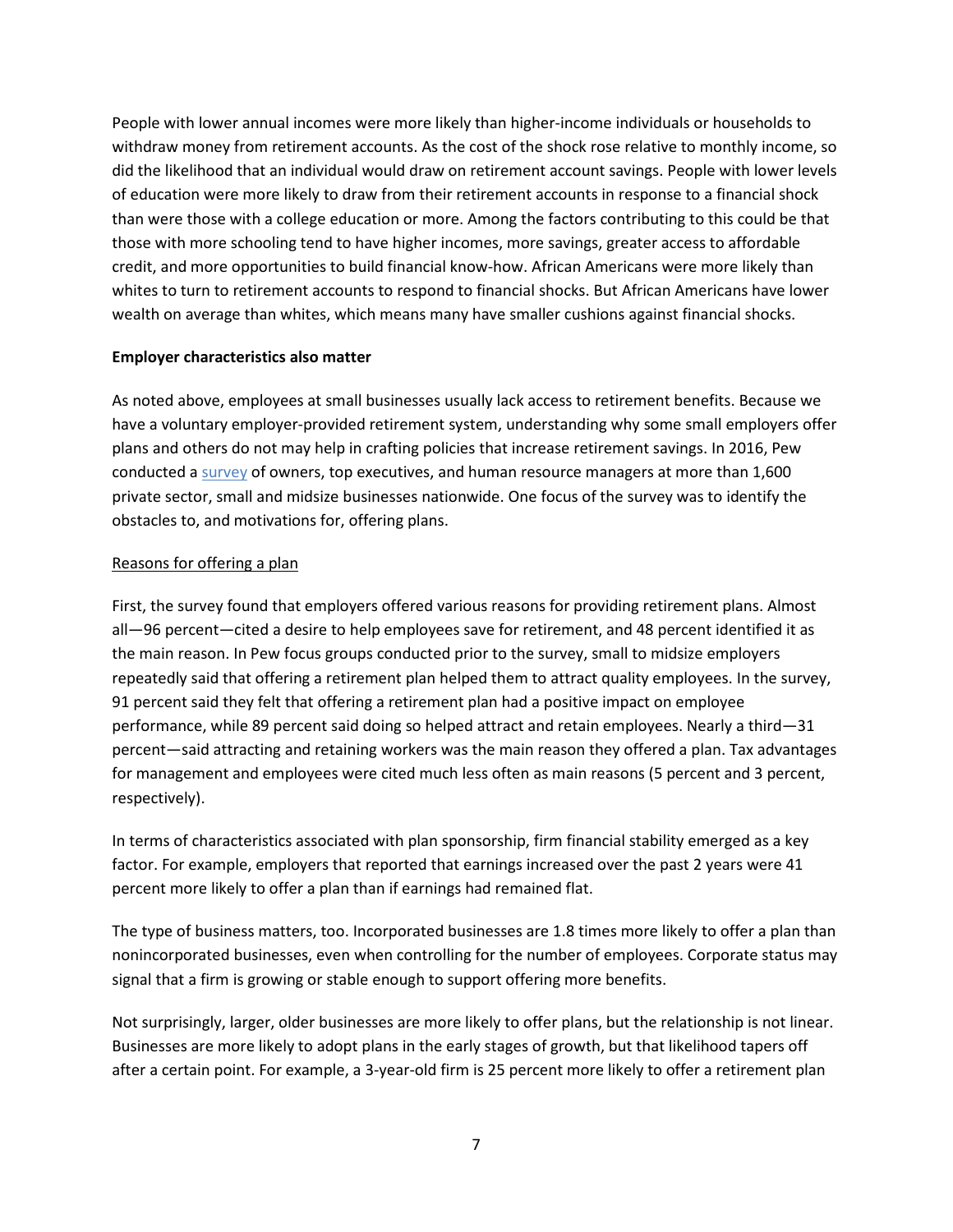than a 1-year-old firm. That increase in probability diminishes as companies age. For example, one in business for 13 years is only 3 percent more likely than one in business for 11 years to offer one.

Size of the business also correlates with offering benefits. The probability that the average business with five employees offers a retirement plan is just 34 percent, while the probability for the average business with 55 employees to do so is a little more than twice that -72 percent. As with firm age, the probability continues to grow as staffing increases, but at a much lower rate.

These results suggest that businesses tend to adopt plans during a "middle" phase in their development, after startup and during a period of expansion and growth. At such a time, retirement benefits may be an attractive tool for hiring and retaining talented employees when an employer already has provided other benefits to workers, such as health insurance. When addressing barriers, such as limited knowledge and startup costs, public policies could specifically target younger, less established businesses.

And in line with the discussion of lower hour industries above, businesses with a higher percentage of full-time workers also are more likely to offer a plan than those with more part-time employees. On average, there is a 66 percent likelihood that a firm that employs all full-time workers will offer a plan compared with a 44 percent chance for a company with a workforce divided evenly between full- and part-time workers.

## Plan features

Several plan features such as employer contributions can improve workers' financial security. Employers in the Pew survey were likely to contribute to workers' plans. Among those with defined contribution plans, 89 percent contributed to their plans, and 82 percent of those that contributed said they match worker contributions.

Automatic enrollment is another feature that can affect participation. When a worker is automatically enrolled in a plan, contributions are set at a default rate, such as 5 percent of his or her wages or salary, with the employee able to opt out of the plan or change the contribution level. Auto-enrollment serves to overcome a worker's inaction, since many workers are stymied by the complex or overwhelming information retirement plans provide. The Pension Protection Act of 2006 authorized employers to automatically enroll workers and, increasingly, private sector employers are automatically enrolling new hires into 401(k) plans.

According to 2020 [client data](https://institutional.vanguard.com/how-america-saves/overview.html) from the mutual fund company Vanguard about the plans it manages, 54 percent of retirement plans use automatic enrollment, up from 20 percent in 2008, with the percentage varying greatly by company size: 72 percent of plans with 5,000 or more participants use autoenrollment, but only 36 percent of plans with 500 or fewer participants do so. The effect is dramatic: Looking again at Vanguard's database, 92 percent of employees participated in auto-enrollment plans, with only a small percentage opting out, while 62 percent enrolled in voluntary plans.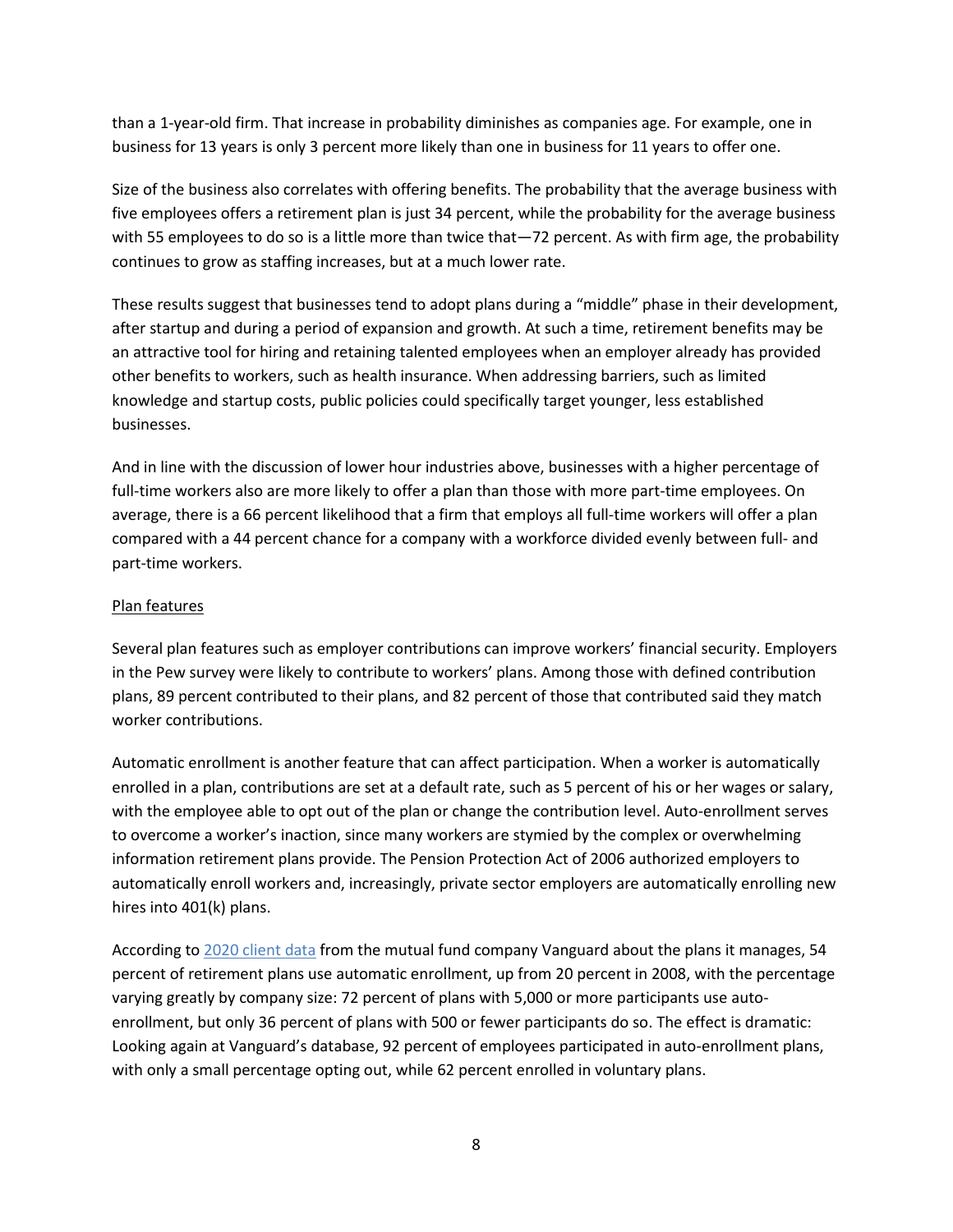Relatively small percentages of small business plan providers, however, use plan options such as automatic enrollment. In Pew's survey of small employers, about a third automatically enroll their workers, while about a sixth used automatic escalation, which increases employee contributions annually until a certain maximum percentage is met. About 48 percent of employers said they offered retirement benefits primarily to help their workers save. Still, those who said this was a reason were no more likely to use these pro-savings features than those who did not cite this as a reason they offer benefits.

When asked why they do not offer features that encourage participation and savings such as automatic enrollment or automatic escalation, executives were most likely to say their businesses were satisfied with their current setup (45 percent in response to automatic enrollment and 49 percent in response to automatic escalation). In addition, about 4 in 10 said that employees would not like automatic enrollment (41 percent) or automatic escalation (40 percent). Few cited legal or cost concerns.

Smaller business owners and their workers may not be as familiar with the workings and benefits of auto-enrollment and auto-escalation. Even if familiar with them, however, small employers may have concerns about how their employees would react to these features. Unlike larger corporations, these employers have more direct involvement with employees and are more aware of their attitudes and specific preferences.

## Small employers without retirement plans

Many employers said they would like to offer retirement savings options but feel they face numerous barriers to doing so. Some business representatives in focus groups held as part of the survey cited limited demand for retirement benefits because their workers earned low wages or were working short term, in addition to the costs and resources required to start and maintain a plan. The survey data generally support all these focus group findings regarding barriers. Policies that take a multipronged approach can help to address the range of possible barriers.

Most commonly, employers without plans said that starting a retirement plan is too expensive to set up (37 percent). Another 22 percent cited a lack of administrative resources. In focus groups, some business representatives said their mix of workers—especially if they included low-wage or short-term employees—translated into limited employee interest in or demand for retirement benefits. But in the survey, only 17 percent cited lack of employee interest as the main reason they did not offer a plan.

Lack of familiarity with retirement plan options also can prove to be a barrier to providing one. In the survey, 11 percent of employers said they were not familiar with 401(k) plans, SEPs, and SIMPLE plans. Just 13 percent said they were at least somewhat familiar with all options, while 34 percent said they were only familiar with the 401(k). Leaders of small and midsize businesses were much less familiar with the other three alternatives, even though SEPs and SIMPLE programs are specifically intended to appeal to smaller employers because they are cheaper to establish and administer.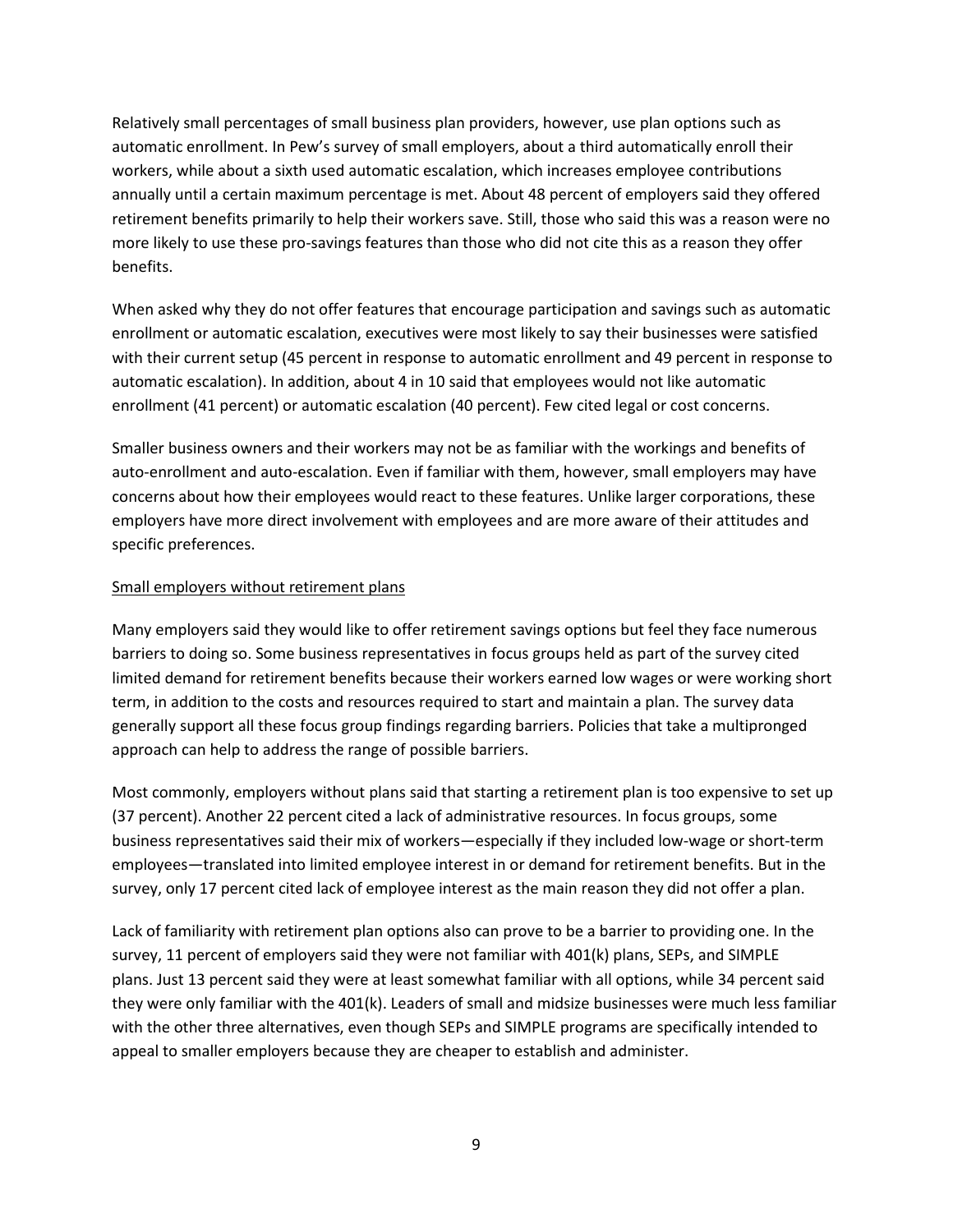When businesses without a retirement plan were asked which circumstances were most likely to motivate them to begin one, the most common responses were a change in their financial situation or government incentives. Some 67 percent said increased business profits would make them somewhat or much more likely to start a retirement plan. Similarly, 60 percent said they would be somewhat or much more likely to start a plan if there were increased business tax credits for doing so. On the other hand, majorities said that availability of easy-to-understand information (58 percent), tax advantages for key executives (55 percent), or reduced administrative requirements (53 percent) would make them no more likely to offer plans.

## **Policy innovations**

The research has several implications for policy, and there are many promising ideas and initiatives being worked on today. Let me note that Pew does not endorse or oppose any particular initiative.

#### Pooled employer plans

As noted above, many small business owners are not familiar with plan options that are designed for small firms. In addition, the perceived high cost of starting a plan is deterring small employers from offering retirement benefits. Policy initiatives that reduce plan startup costs and improving awareness of SIMPLE and SEP plans could be useful in encouraging new plans.

And our research has found that executives of small to midsize businesses also saw benefits to the idea of group plans such as a pooled employer plan (PEP), which allows employers to combine to offer a single plan that achieves economies of scale and lower costs. Despite covering multiple businesses, PEPs are structured similarly to a traditional plan, meaning employers can make matching contributions. Under a PEP, service providers take on much of the fiduciary responsibility, which reduces, but does not eliminate, an employer's own fiduciary duties. Because employers take a more active role in a PEP, states cannot require participation—unlike a state-sponsored auto-IRA where employer responsibilities are more limited.

Pew's survey of small business executives found that 85 percent of employers said they would find a PEP-like option somewhat or very helpful. Most businesses without a plan strongly or somewhat supported each of the individual elements of the PEP. Ninety-two percent liked the idea that the plan would allow employees to have choices in how their contributions are invested. But although employers said they would find such a plan helpful, it is unclear how many would voluntarily adopt one if offered. Some 61 percent of employers without plans said they would be or might be interested in participating in such a program.

## State auto-IRA programs

Expanding the use of auto-enrollment could boost participation, as noted above. At the state level, ten states–California, Colorado, Connecticut, Illinois, Maine, Maryland, New Jersey, New York, Oregon, and Virginia–are in various stages of implementing an automatic enrollment payroll deduction IRA program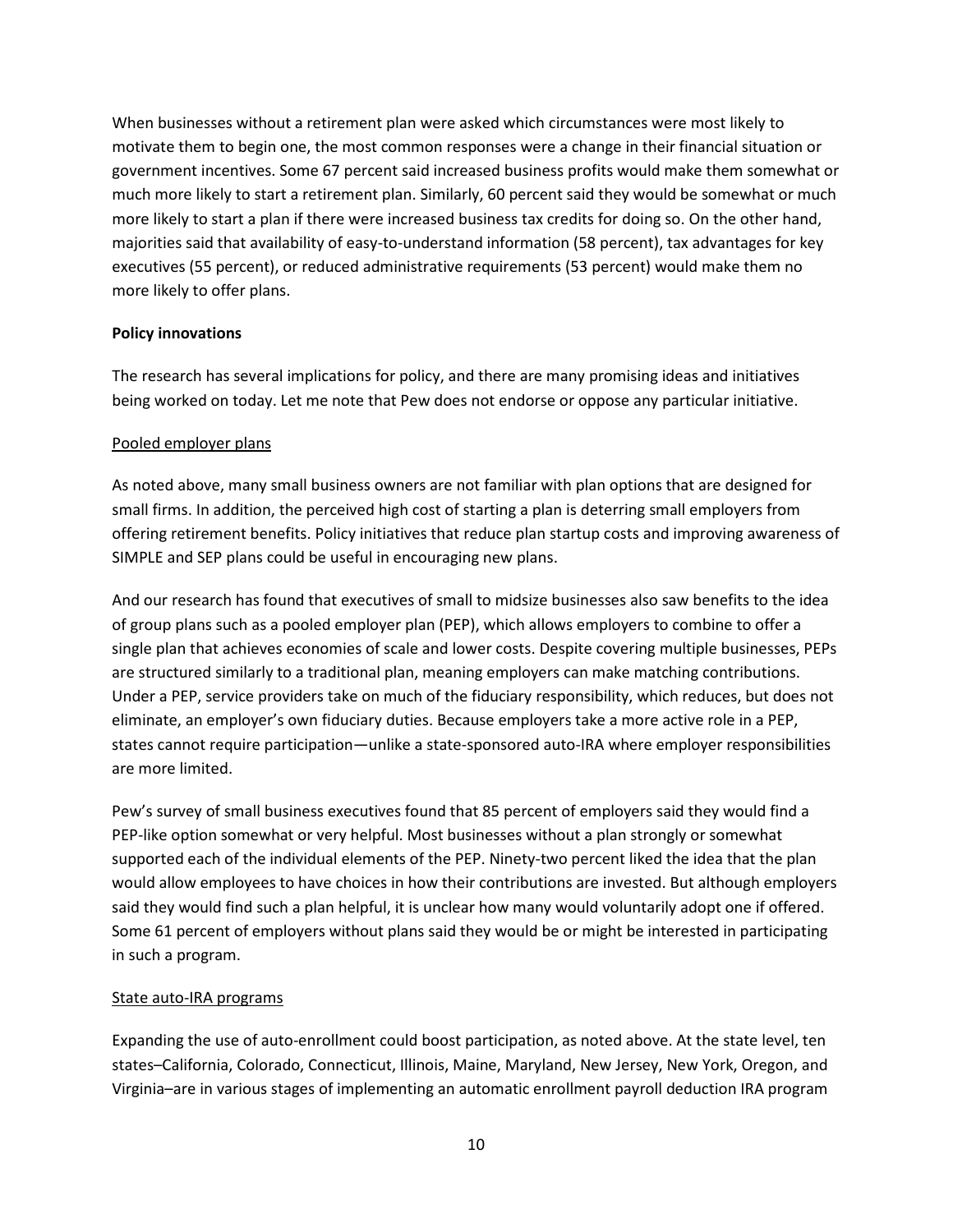for private sector state residents who do not have a retirement plan at their work. To date, the use of auto-enrollment at the state level is encouraging: For example, in the State of Oregon, 17,021 employers have registered to facilitate OregonSaves for their employees. In total, 125,918 employees (68 percent of those eligible) have enrolled in the program. On average, employees contribute about \$143 per month, and assets in the program now exceed \$133 million. The average savings rate is currently 5.5 percent.

Several indicators demonstrate significant receptivity among employers. In 2017, [Pew surveyed small](https://www.pewtrusts.org/en/research-and-analysis/reports/2017/07/employer-reactions-to-leading-retirement-policy-ideas)[business owners](https://www.pewtrusts.org/en/research-and-analysis/reports/2017/07/employer-reactions-to-leading-retirement-policy-ideas) across the country, asking their opinion of a hypothetical auto-IRA program. Overall, 87% of those without their own company plan either somewhat or strongly supported such an initiative, with 27% stating that they would be very supportive.

That 2017 survey coincided with the start of the first state auto-IRA, [OregonSaves,](https://www.oregonsaves.com/) which now covers all private sector employers in the state that do not provide their own plans. [Pew surveyed participating](https://www.pewtrusts.org/en/research-and-analysis/articles/2020/07/30/employers-express-satisfaction-with-new-oregon-retirement-savings-program)  [employers](https://www.pewtrusts.org/en/research-and-analysis/articles/2020/07/30/employers-express-satisfaction-with-new-oregon-retirement-savings-program) in 2019 and 2020 to assess how they experienced the initial registration and ongoing payroll contribution processes. Nearly 3 in 4 (73%) said they were either satisfied or neutral about the program.

OregonSaves does not charge businesses any participation fees, and 79 percent said that they have not experienced any related out-of-pocket costs. Those that have faced additional costs said office supplies and payroll processing time were the most common. Eighty percent also said that they are hearing only "a little" or "no questions at all" from their employees about OregonSaves. One reason for that may be that workers are helped directly from the program's client service team.

This positive reaction among employers to a no-cost retirement benefit can also be seen in California, where the Legislature approved an auto-IRA program known as [CalSavers](https://www.calsavers.com/) in 2016. The state had set a Sept. 30, 2020, deadline for larger employers—those with at least 100 employees—to register for CalSavers if they did not have a retirement plan of their own. As of Aug. 31, 2020, at least a month before the program's first enrollment deadline, 2,249 firms employing nearly 100,000 workers had enrolled.

Why the demand? According to Pew's 2017 survey, many employers want to offer retirement benefits to their workers but say they cannot because of high startup costs and limited administrative capacity. Some said they see offering retirement benefits to attract and retain workers, but 67% of those who supported auto-IRAs said they felt such a program simply "would help my employees."

In the more recent survey, responses to an open-ended question reflect similar sentiments about OregonSaves. Among the answers were:

- "It has been an easy and transparent method for our employees to begin saving for their future. As a very small business it has been so appreciated as other options seemed out of reach for us."
- "It is great having a free option for savings for our employees. We eventually want to offer our own program, but this is nice for the time being."